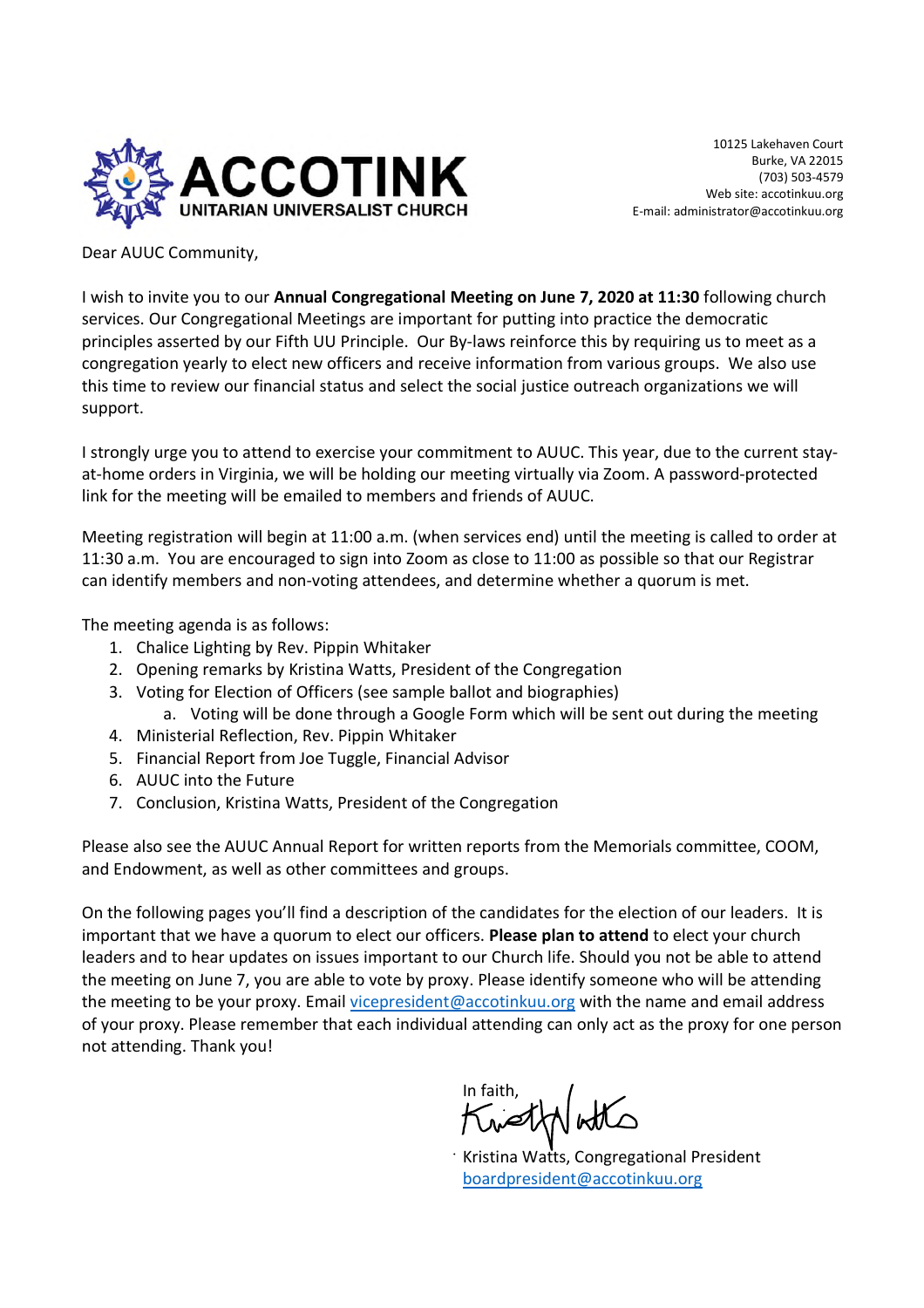# **Accotink Unitarian Universalist Church Annual Meeting 7 June 2020 Nominations and Biographies of Candidates**

AUUC Bylaws identify leadership positions for election by the congregation: Board of Directors (4 to 8), Council (1), Commission on our Ministries (3 to 5), Leadership Development and Nomination Committee (3), and Endowment Committee (4 to 6). In accordance with the By-laws, the Leadership Development and Nomination Committee (LDNC) submits the following nominees for open elected positions. At the annual meeting, nominations may also be made from the floor for election by the congregation.

### **Board of Directors. Candidates for Election:**

Jan Forsyth (President). Jan was raised in the UU Church of Fairfax and became a member of AUUC seven years ago. She has served on the Board, CSDC, and the Membership Committee. She led the Interim Minister Search Task Force four years ago and was a member of the Settled Minister Search Task Force which brought Reverend Pippin to AUUC. Several months ago, she volunteered to become the first AUUC Historian. A year and a half ago she retired after working over 40 years as an attorney in the area of civil litigation.

Elizabeth Reed (At-large member). Liz became a member of AUUC in 2009, especially attracted to AUUC's inclusive approach to religion. She soon joined the coffee set up group and is now a church greeter. She also taught RE for two summers. She recently retired from working in a private practice as a Licensed Clinical Social Worker. Liz is married with two young adult sons. With her husband, a retired Foreign Service Officer, they spent 16 years living overseas.

#### **Candidates for Re-Election (Second Term):**

Peter Kahle (Vice-President). Peter has been a member of AUUC for five years. He has been active with Sacred Wheel and helping with the website and technical issues. Peter is an IT contractor for the federal government. In his spare time is an avid hiker and aspiring backpacker, studies historical European sword fighting, and is active in conservation organizations. He is also trying to be more active in amateur radio which seems like the perfect hobby for social distancing. As the father of two very active children, Henry and Wren, he doesn't have much free time to allot to any of this.

Sarah Pevner (Secretary). Sarah is a high school librarian at Lake Braddock. She is passionate about anti-oppression work, inclusive young adult literature, baking, and Fairfax County parks. As Board secretary, she has found great purpose and commitment in connecting the work of the AUUC Board to the lifesaving mission of the larger church. She looks forward to another year of transformative and meaningful thinking, discussion and action.

Joe Tuggle (Financial Advisor). Joe has attended AUUC since October 2014. He is a particle physicist by training but now works as an operations research analyst for the Department of Defense. His work involves matching dollars to desired capabilities. Joe cares deeply about the AUUC community and wishes to apply his talents wherever they may have the greatest impact. Joe has also served on the Pastoral Care Team, the A/V and Setup Crew, and as an OWL teacher. He lives with his wife and two children in Alexandria.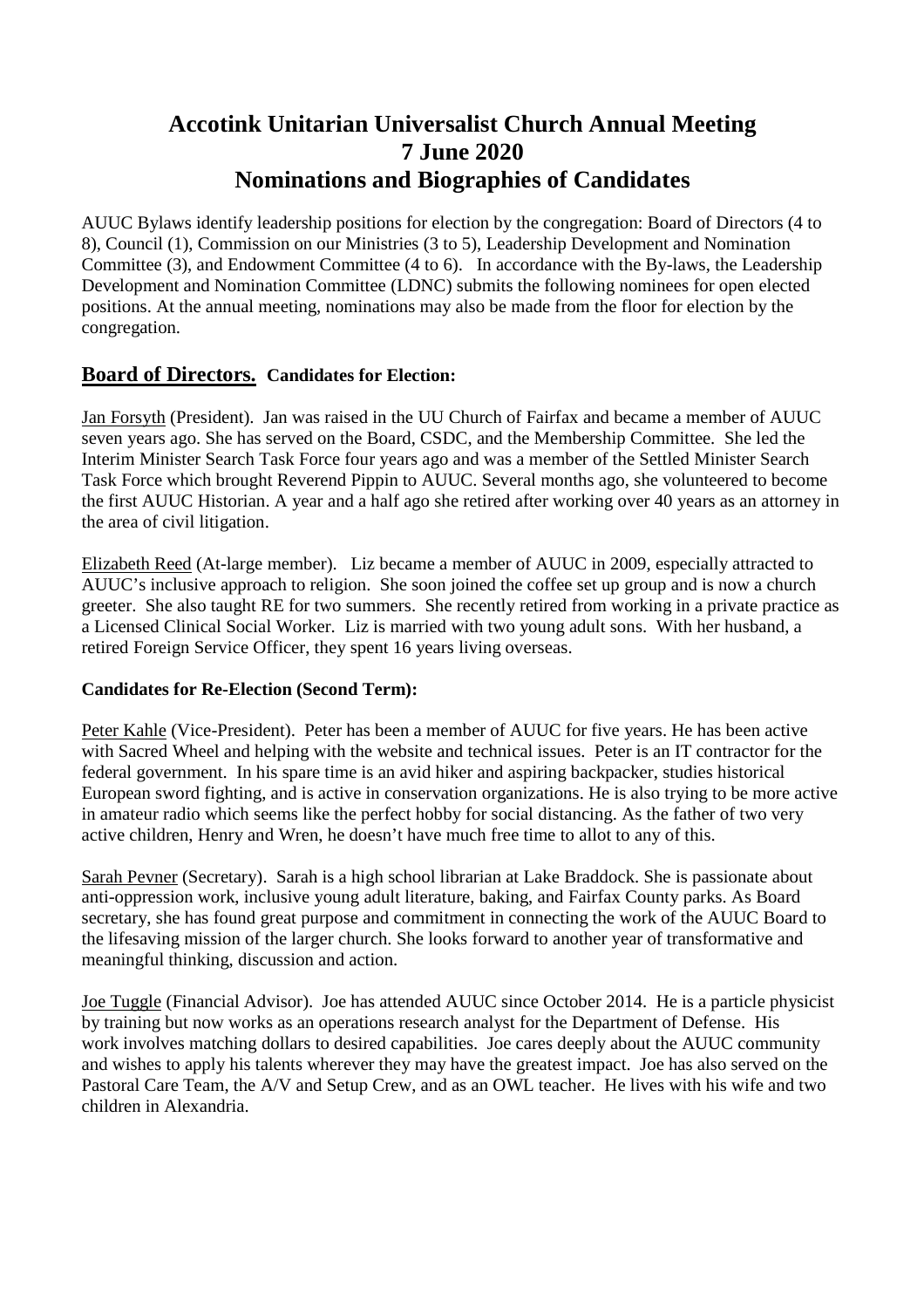Lindsay Muirhead (At-large member). Lindsay has been a member of AUUC since 2017 and a Board member since 2018, She also helps lead the AUUC covenant group/small ministry program. Lindsay and her family (Dave, Maggie, Carrie) enjoy participating in social justice, RE, and other AUUC fellowship events throughout the year.

**Continuing:** Kate Heilig

#### **Candidates for Youth Representatives:**

Elizabeth (Lizzy) Breckenridge. Lizzy is a current student of the graduating class of 2021 at West Springfield High School. She and her family started attending AUUC in 2009. She is an active member of the Senior Youth group and True Accotink Colors. Also active in her community, Lizzy is a Girl Scout volunteer and Ambassador as well as a volunteer in the National, German, and Science Honor Society.

Jackson Tomasco. Jackson has enjoyed every second of his family's time at AUUC. As a member of the church, he has been a part of numerous activities, fundraisers, and groups. He is an active participant in our RE program and a counselor with the AUUC Summer Camp. He hosted his Eagle Scout Project at AUUC where he organized the building of a retaining wall and the planting of new beautiful plants in our native garden. As a member of the Board for this past year, he has represented the youth of AUUC and willingly seeks a second term.

# **Council Chair.**

**Continuing:** Vanessa Hall

### **Commission on our Ministries (COOM). Candidates for Election:**

Susan Brown. Susan has been active in AUUC leadership since she and her husband, Steve, signed the book 20 years ago. She has twice served on the Board and as president, chaired the Worship and the Leadership and Nominating Committees, served on several other committees, and helped draft church mission and covenant statements. More recently she has volunteered in the nursery and served on the Memorial Gardens Committee. Her daughter, Wren, participated in religious education through high school and served as a youth Board member. Susan has more than 30 years' experience as a professional communicator.

Moe Moser. Moe has been active in AUUC since its founding. In the early years of the church his work included: Program Chair; member of the search committee that identified our first settled minister; and Board member and later Chair. In the following years, he paid the bills for the church; performed basic personnel duties for the church; served on a task force to develop security plans; appointed to serve a short term on the Board; and elected to serve as a member of COOM. He has completed one term on this committee and is a willing candidate for a second term.

Julie Schuck. Julie joined AUUC in 2002. She has been an active teacher in our religious education program for many years and has held several church leadership positions including chair of the former Lifespan Education Committee, Program Council, and LDNC. The care and function of this church is carried out by many wonderful people, and Julie is happy to support them in their development and strategic plans. In her day-to-day life, she is a program officer at the National Academy of Sciences and manages the education, athletic pursuits, and a little down time of three teen/adult daughters.

**Continuing:** Christine Fuller, Connie Diamant